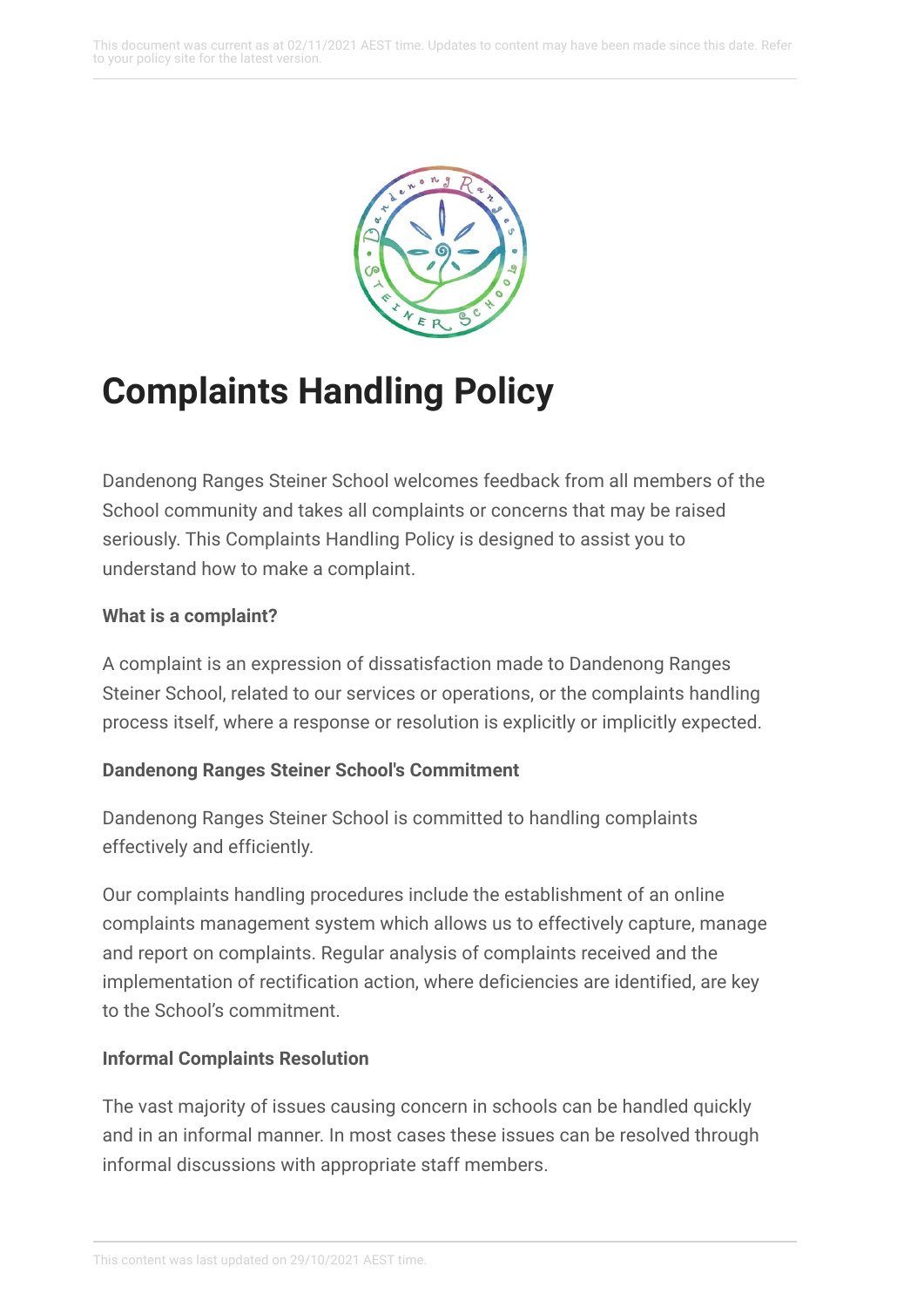Even if an issue can be resolved informally, staff are requested to log issues through our Complaints Handling Form, so we can identify any systemic issues arising and take appropriate rectification action.

#### **How do I make a formal complaint?**

We ask that, where appropriate, you first raise the matter directly with the relevant staff member. If you have been unable to resolve a matter informally, or simply wish to make a formal complaint you can do so by any of the following means:

- 1. Sending an email to management@drss.vic.edu.au
- 2. Writing a letter to the School addressed to "The Management Team"

3. Telephoning the School and asking to speak to the Management Team

All formal complaints will be logged into our online complaints management system and managed in accordance with the following procedure.

#### **Our Internal Complaints Handling Process**

**Step 1** - All formal complaints are logged through our online complaints management system where they are screened by the Management Team, or in the case of complaints against the Education Facilitator by the Board of Governors.

**Step 2** – All valid complaints will be acknowledged in writing, as soon as practicable, and allocated a status, priority and target resolution date. It is our policy, where possible, to resolve all disputes within 14 days.

**Step 3** – The Management Team shall conduct an investigation into the issues raised, following principles of procedural fairness, and make a determination.

**Step 4** - Following the determination, if appropriate, the Management Team shall formulate a resolution and provide a written response to the complainant. The matter will be closed if this response is accepted.

**Step 5** - If the initial response is not acceptable the matter will be reviewed internally by the Education Facilitator or the Education Facilitator's delegate, who may seek additional information or submissions from the relevant parties. The Education Facilitator or their delegate seek to resolve all disputes within 14 days